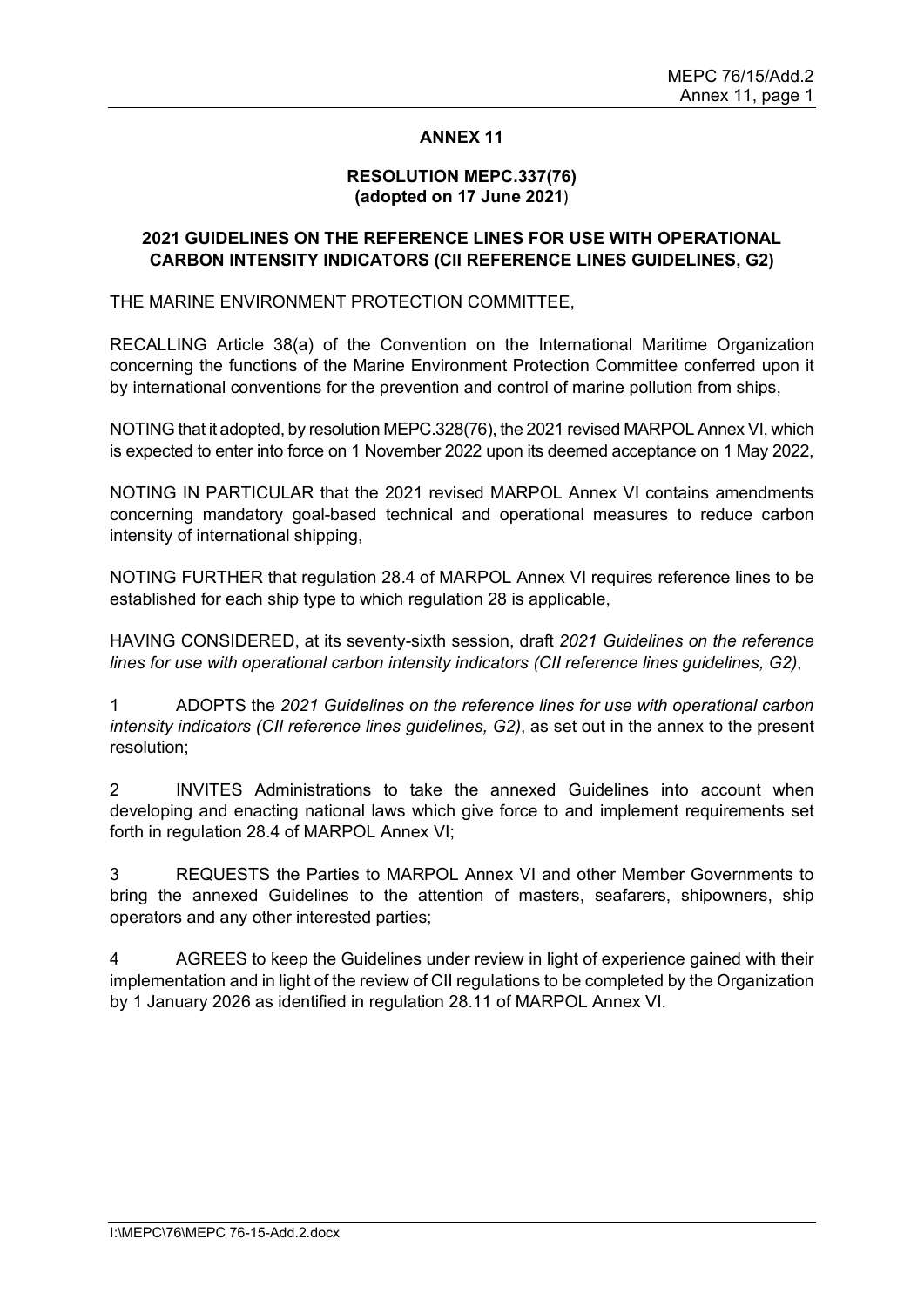## ANNEX

## **2021 GUIDELINES ON THE REFERENCE LINES FOR USE WITH OPERATIONAL CARBON INTENSITY INDICATORS (CII REFERENCE LINES GUIDELINES, G2)**

#### **1 Introduction**

1.1 These Guidelines provide the methods to calculate the reference lines for use with operational carbon intensity indicators, and the ship type specific carbon intensity reference lines as referred to in regulation 28 of MARPOL Annex VI.

1.2 One reference line is developed for each ship type to which regulation 28 of MARPOL Annex VI applies, based on the specific indicators stipulated in *2021 Guidelines on operational carbon intensity indicators and the calculation methods* (G1) developed by the Organization, ensuring that only data from comparable ships are included in the calculation of each reference line.

## **2 Definition**

2.1 *MARPOL* means the International Convention for the Prevention of Pollution from Ships, 1973, as modified by the Protocols of 1978 and 1997 relating thereto, as amended.

2.2 *IMO DCS* means the data collection system for fuel oil consumption of ships referred to in regulation 27 and related provisions of MARPOL Annex VI.

2.3 For the purpose of these Guidelines, the definitions in MARPOL Annex VI, as amended, apply.

2.4 An operational carbon intensity indicator (CII) reference line is defined as a curve representing the median attained operational carbon intensity performance, as a function of Capacity, of a defined group of ships in year of 2019.

#### **3 Method to develop the CII reference lines**

3.1 Given the limited data available for the year of 2008, the operational carbon intensity performance of ship types in year 2019 is taken as the reference.

3.2 For a defined group of ships, the reference line is formulated as follows:

$$
CII_{ref} = aCapacity^{-c}
$$
 (1)

where  $_{\text{CH}_{\text{ref}}}$  is the reference value of year 2019, *Capacity* is identical with the one defined in the specific carbon intensity indicator (CII) for a ship type, as shown in Table. 1; *a* and *c* are parameters estimated through median regression fits, taking the attained CII and the Capacity of individual ships collected through IMO DCS in year 2019 as the sample.

# **4 Ship type specific operational carbon intensity reference lines**

The parameters for determining the ship type specific reference lines, for use in Eq.(1), are specified as follows: